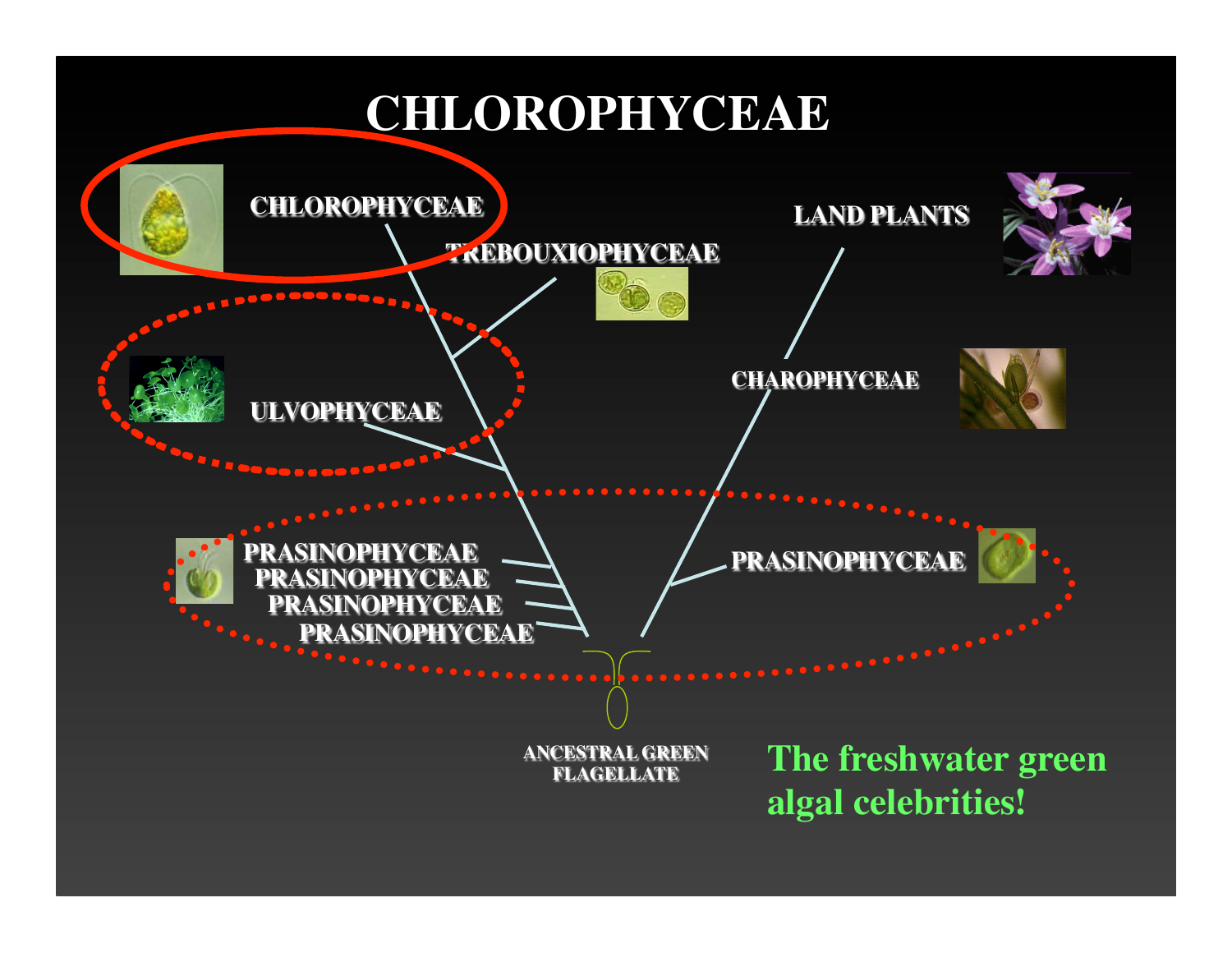- Mainly freshwater (some terrestrial)
- Unicellular or colonial (monadoid or coccoid), filamentous, some coenocytic
- Closed mitosis with a **Phycoplast**
- **CW** or **DO** orientation of basal bodies
- Zygotic meiosis with **Hypnozygotes** (sleeping zygotes)
- Many of the famous algae!
- Around 7,000 species





# Hypnozygote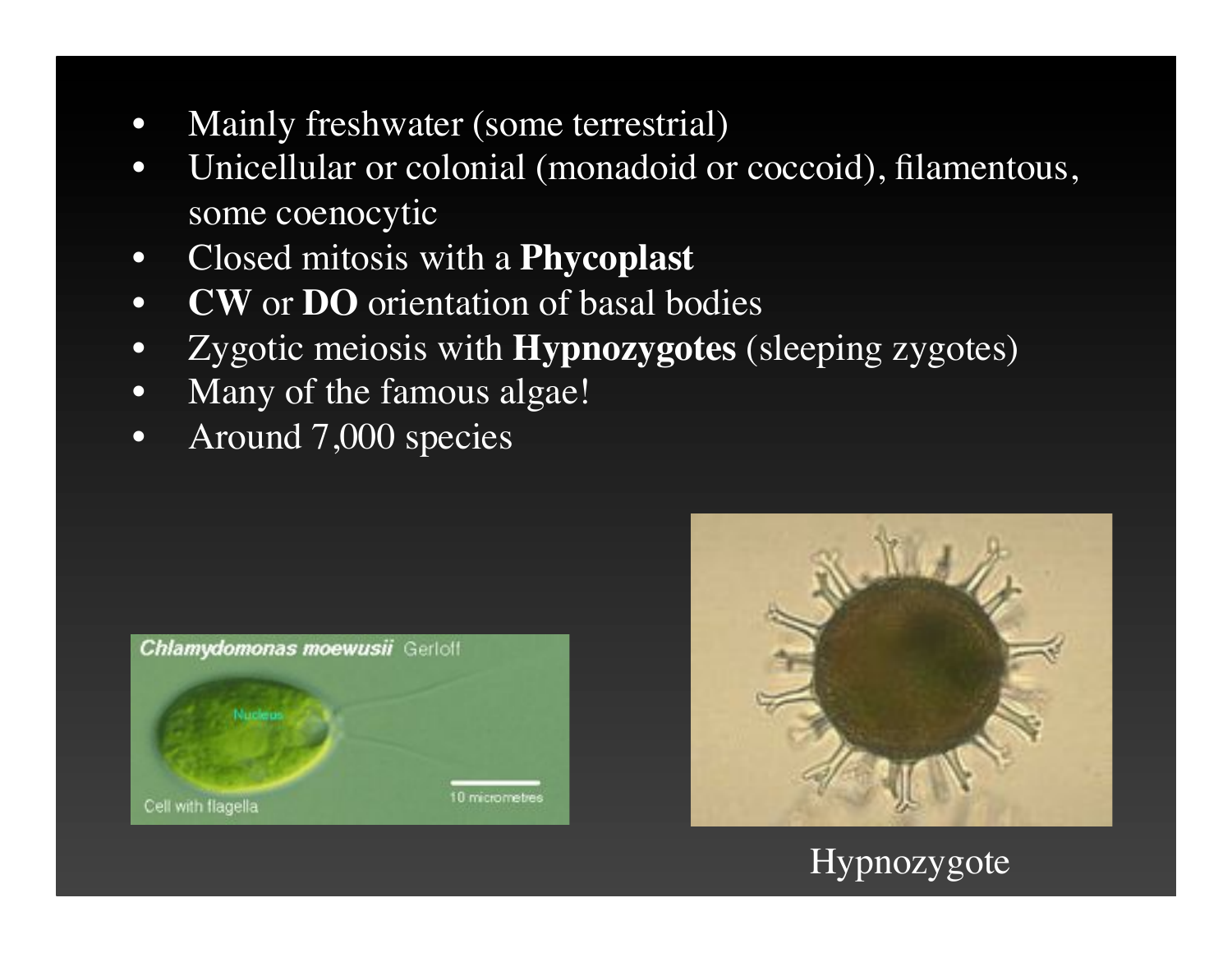# Major groups of the Chlorophyceae:

- A. CW group
- B. DO group
- C. Oedogoniales group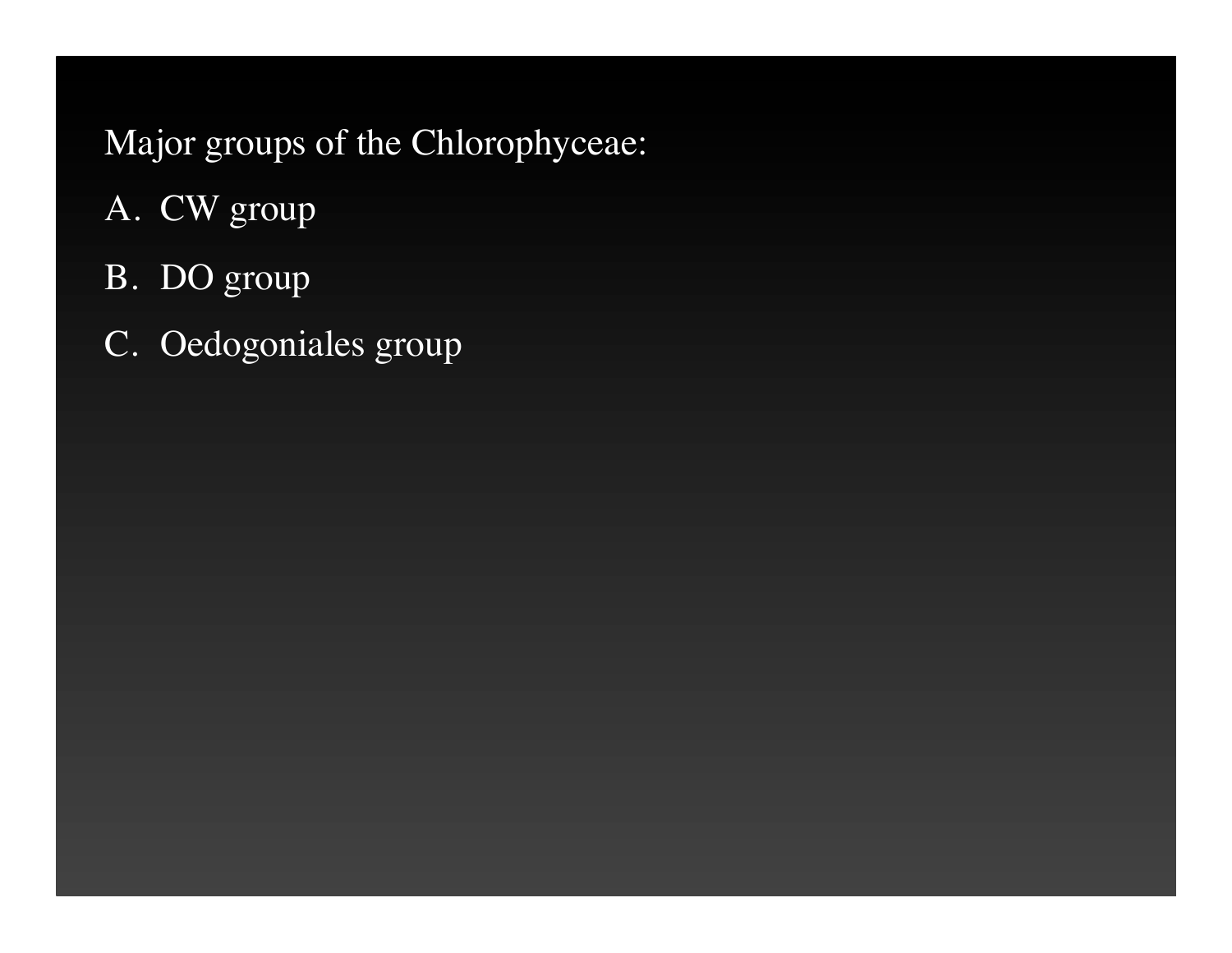# **A) THE CW GROUP: The order VOLVOCALES Unicellular and Colonial Monadoids!**

#### *Chlamydomonas*

Freshwater and snow Single biflagellated cells Cup-like chloroplast Zygotic meiosis Widely used as model system @500 spp





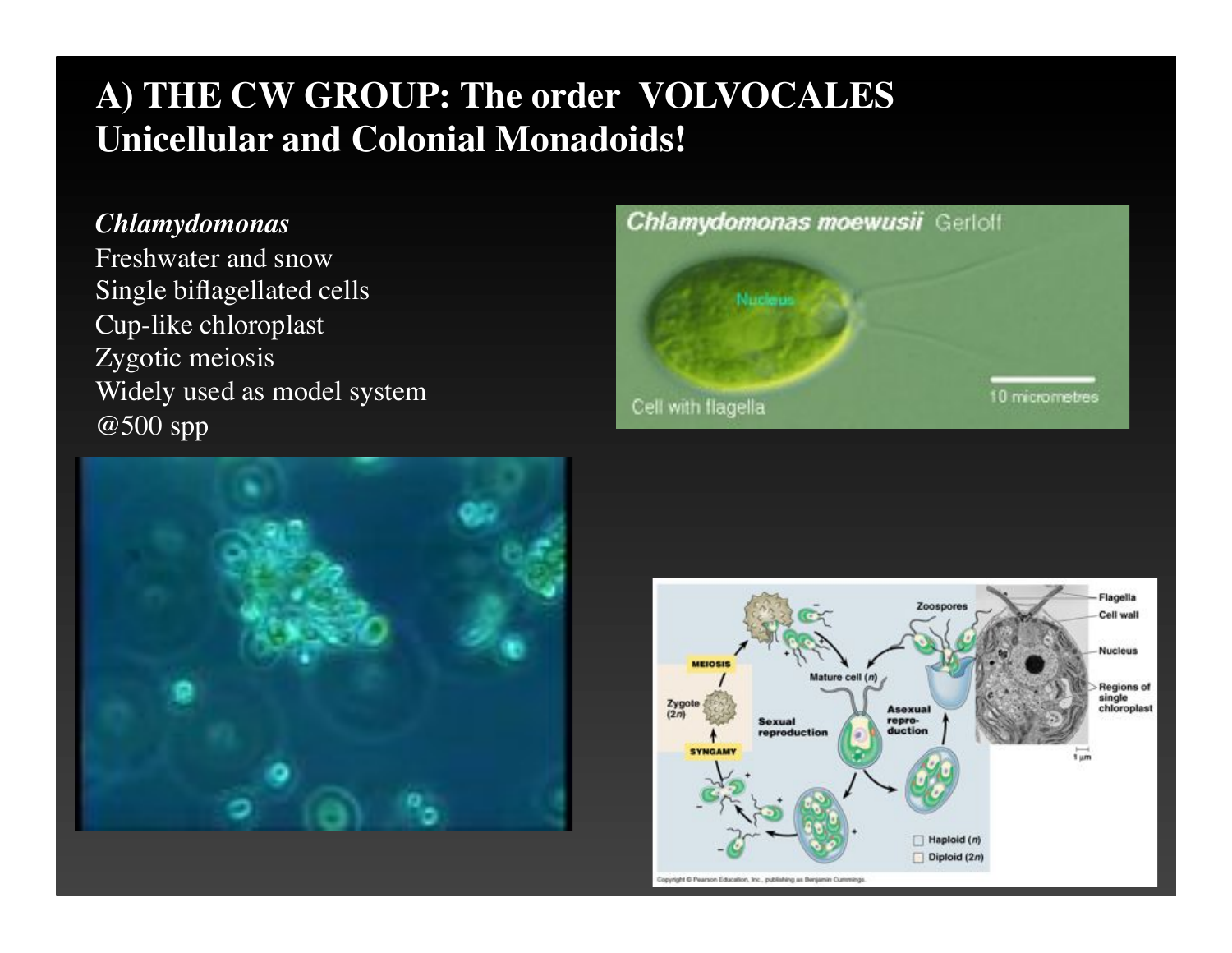# **THE CW GROUP: The order VOLVOCALES**

# Morphological Trends in Volvocales





*Chlamydomonas* Chiamyaomonas I anaorina<br>Isogamy *Isogamy Isogamy Isogamy Isogamy* 

*Pandorina* Isogamy



Isogamy



*Pleodorina* Anisogamy

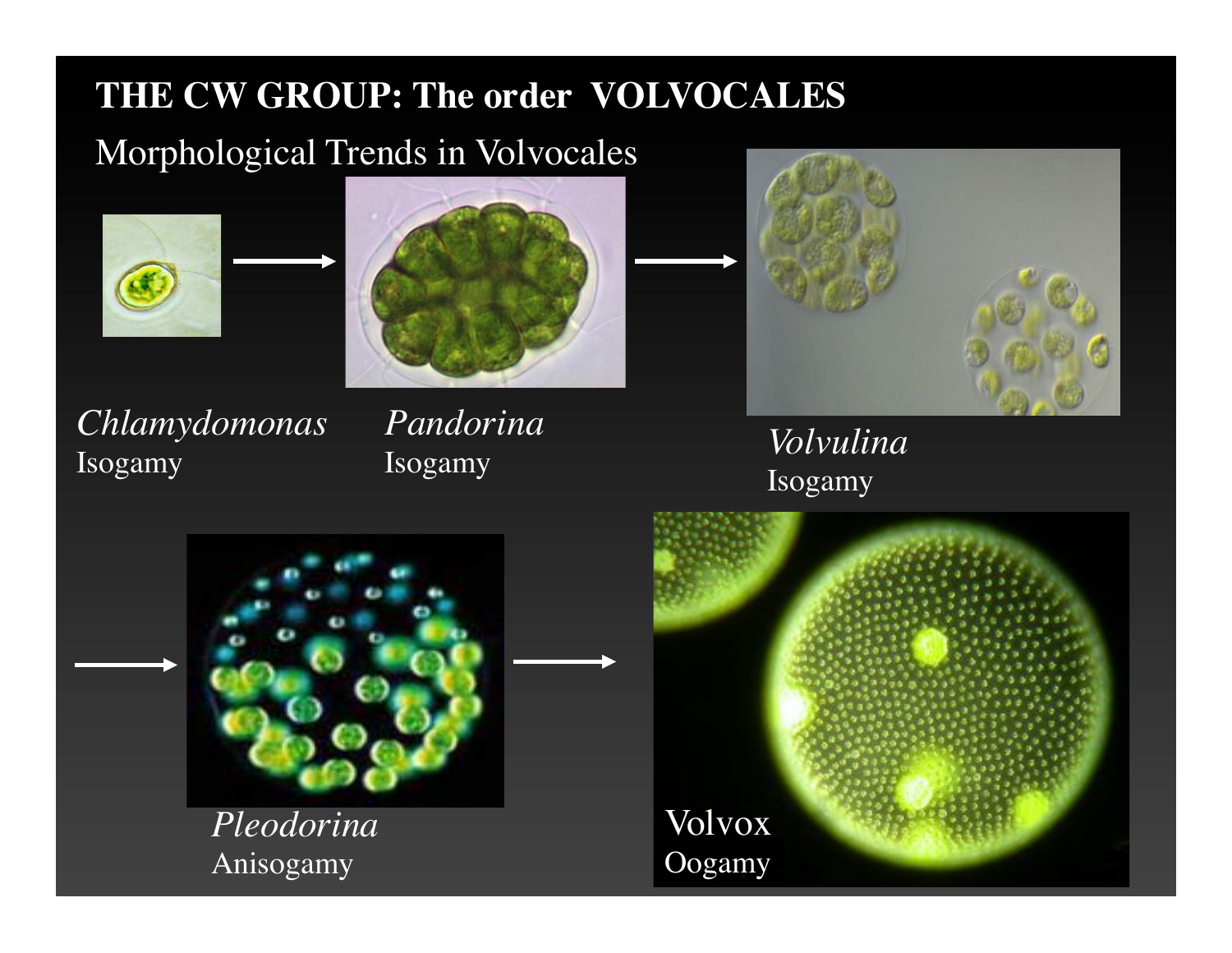# Volvocales: *Pandorina* and *Volvulina*



**Autocolony:** a miniature version of the original colony (coenobium) **Inversion:** daughter colonies develop with their flagella facing inward; the colony must turn inside out so flagella are facing outward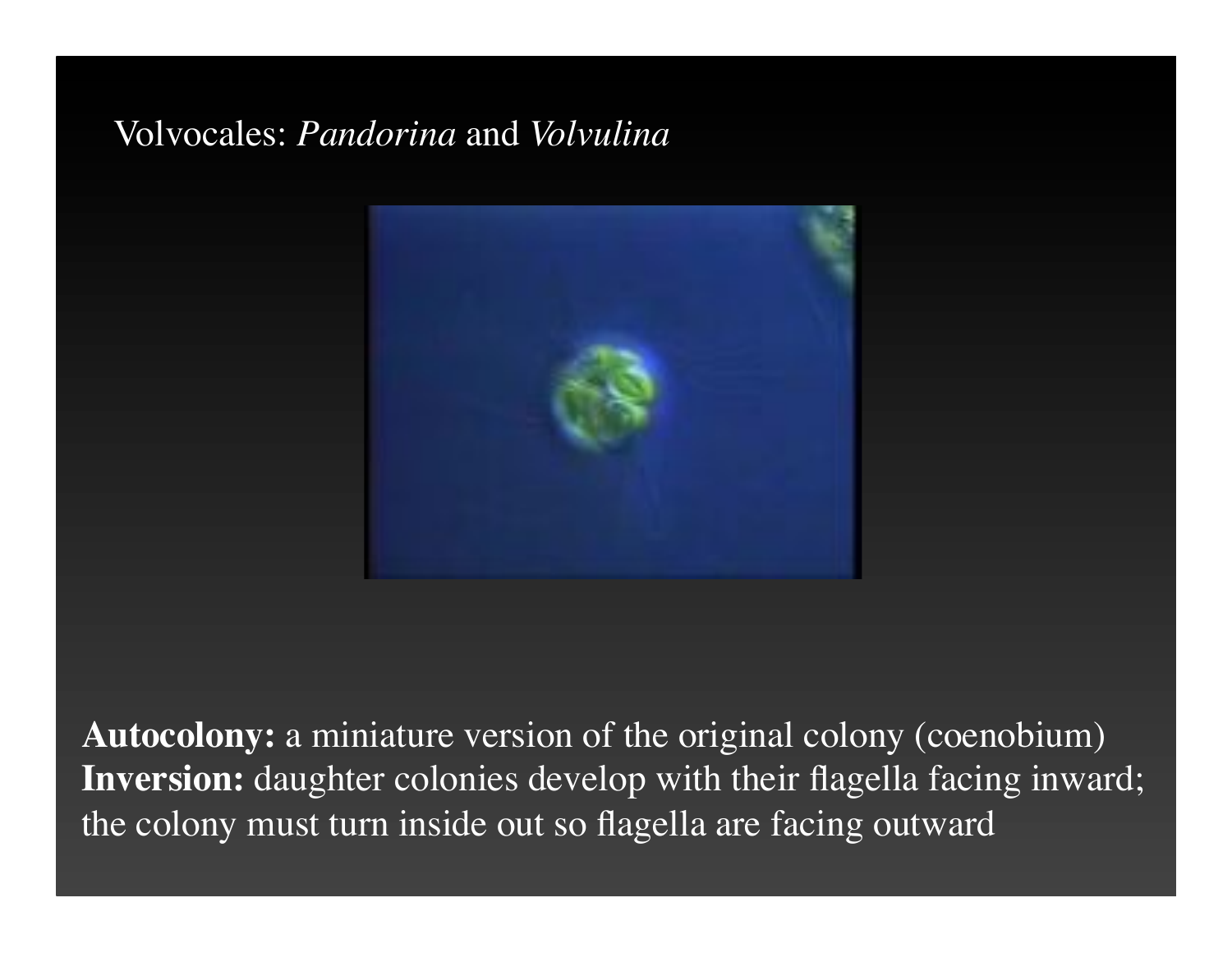# Volvocales: *Pleodorina*



Cell specialization: Somatic cells and Asexual reproductive cells (**Gonidia**)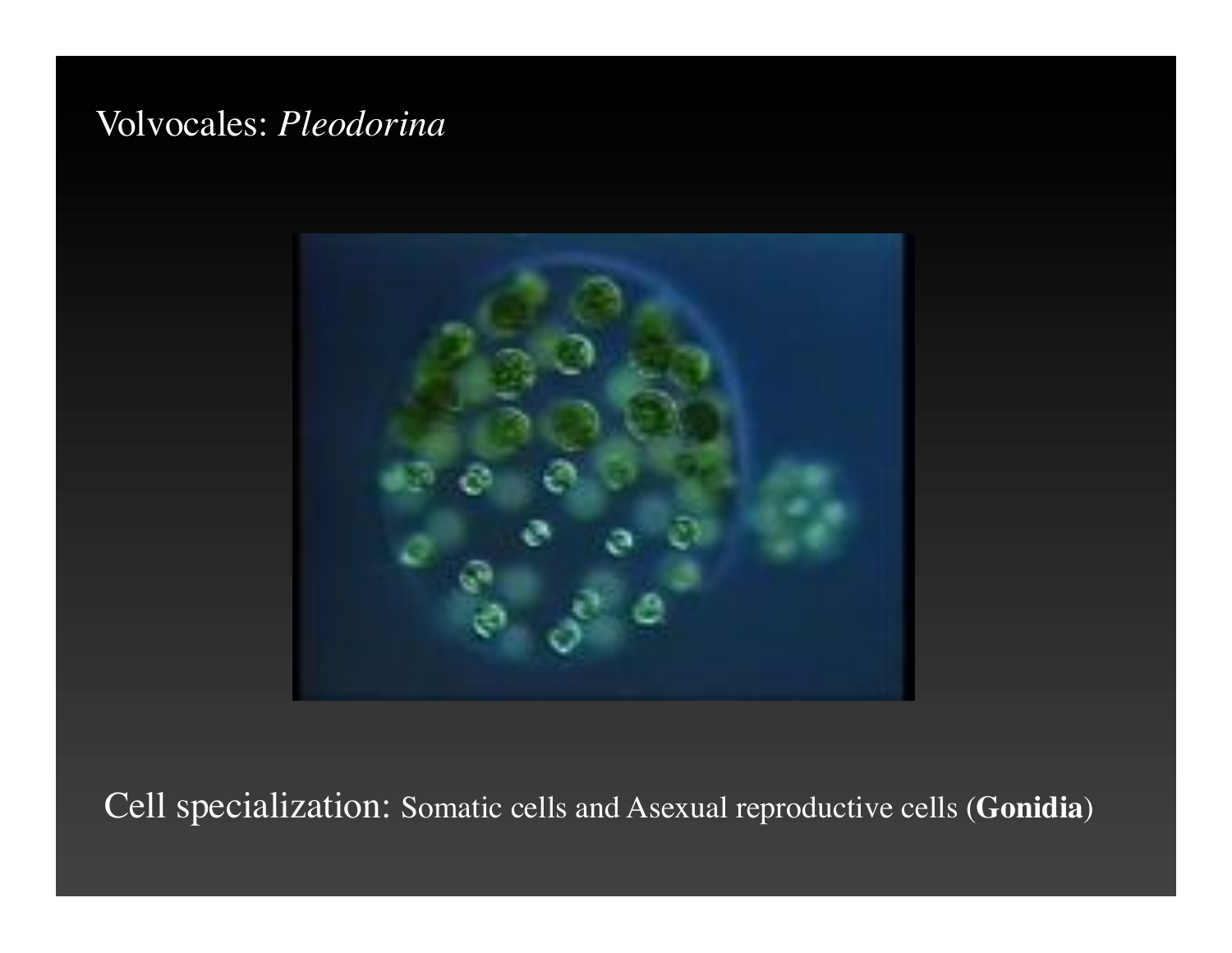# Volvocales: *Volvox*



Colonies with hundreds or thousands of cells!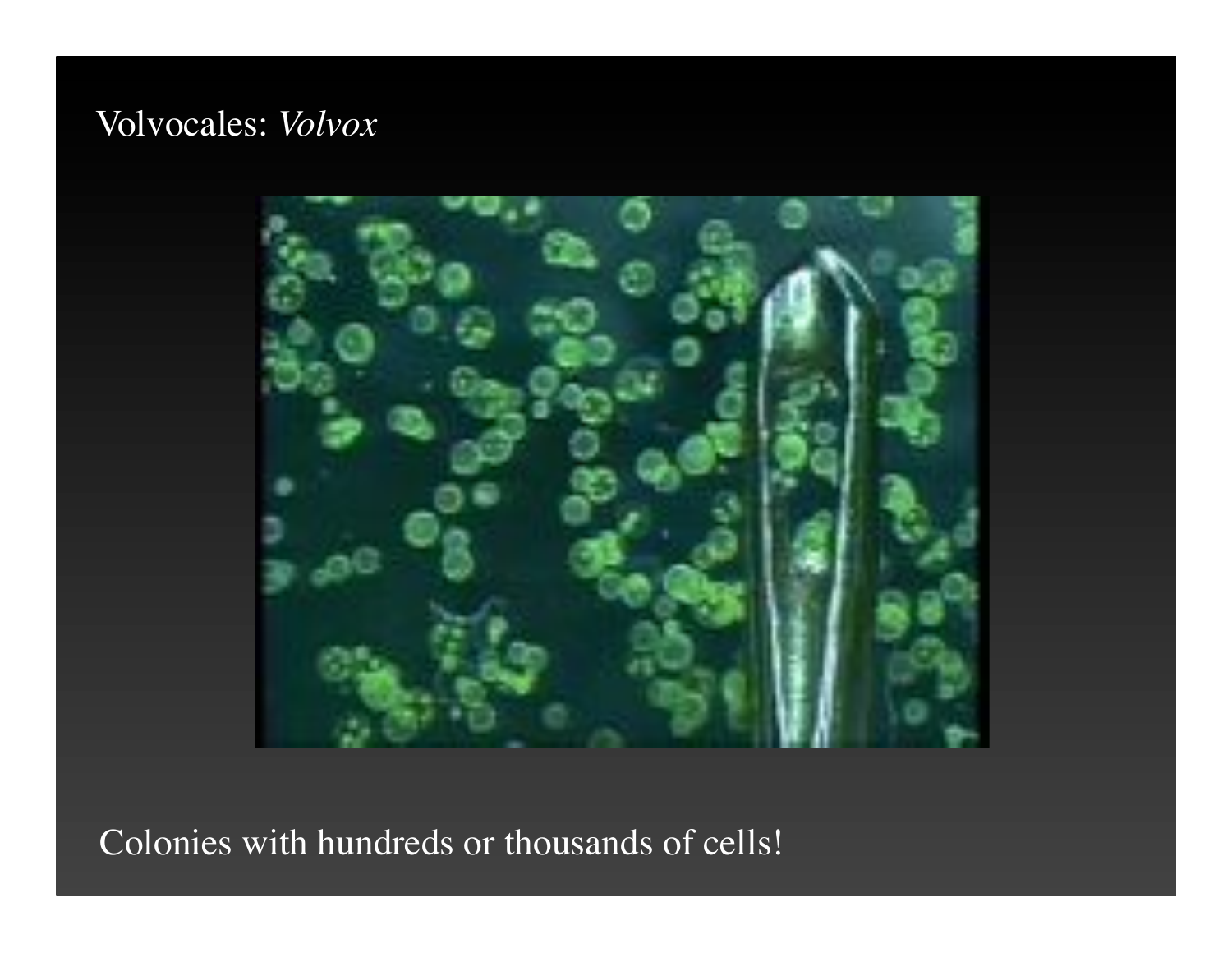# *Volvox*: Asexual reproduction

# Gonidium, Inversion, and Autocolony release



**Phialopore**: a hole in the colony surface through which the colony undergoes inversion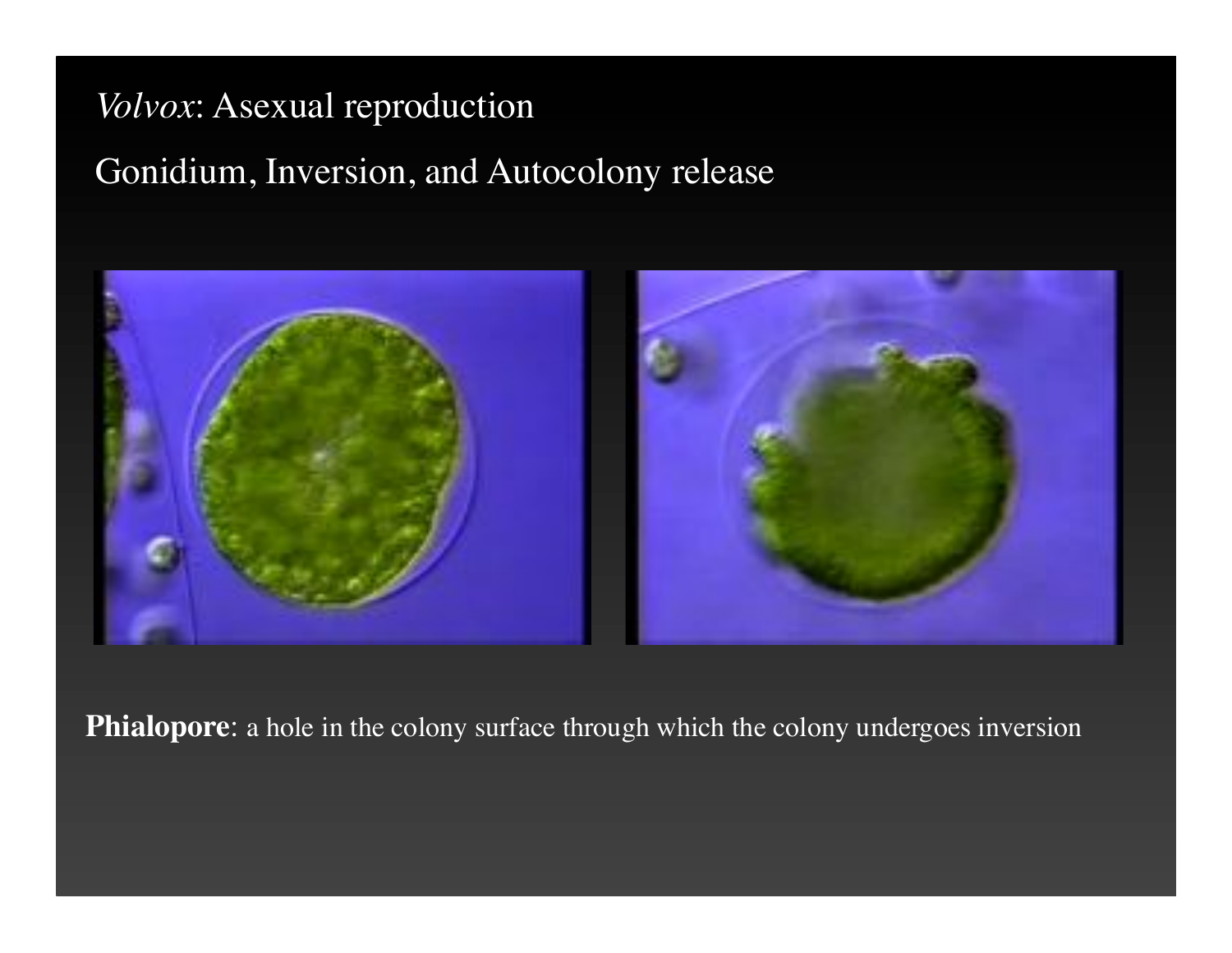## *Volvox*: Sexual reproduction



Gonidia  $\left\{ \sigma$  gametes Male Colonies with  $\sigma$  Gonidia (Androgonidia) form Sperm packets, the

**L** Female Colonies with  $\varphi$  Gonidia: they will become Oogonia, the  $\varphi$  gametes

**Zygotes will become hypnozygotes or sleeping zygotes**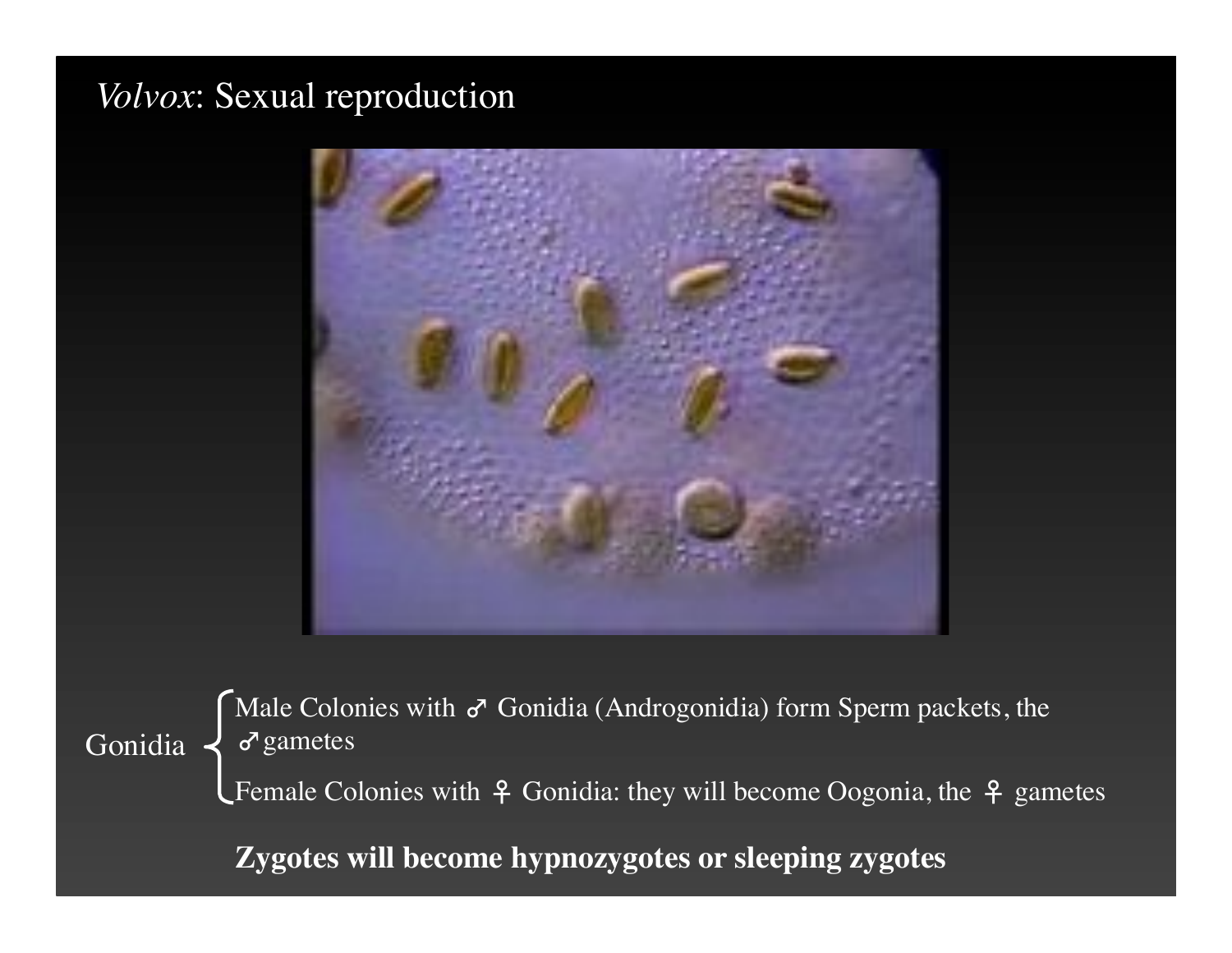# Volvocales: Eyespot and Phototaxis



**Eyespot (stigma):** a red colored spot, made of lipids and carotenoids, involved in the perception of light

**Phototaxis:** Movement toward (+) or away (-) from light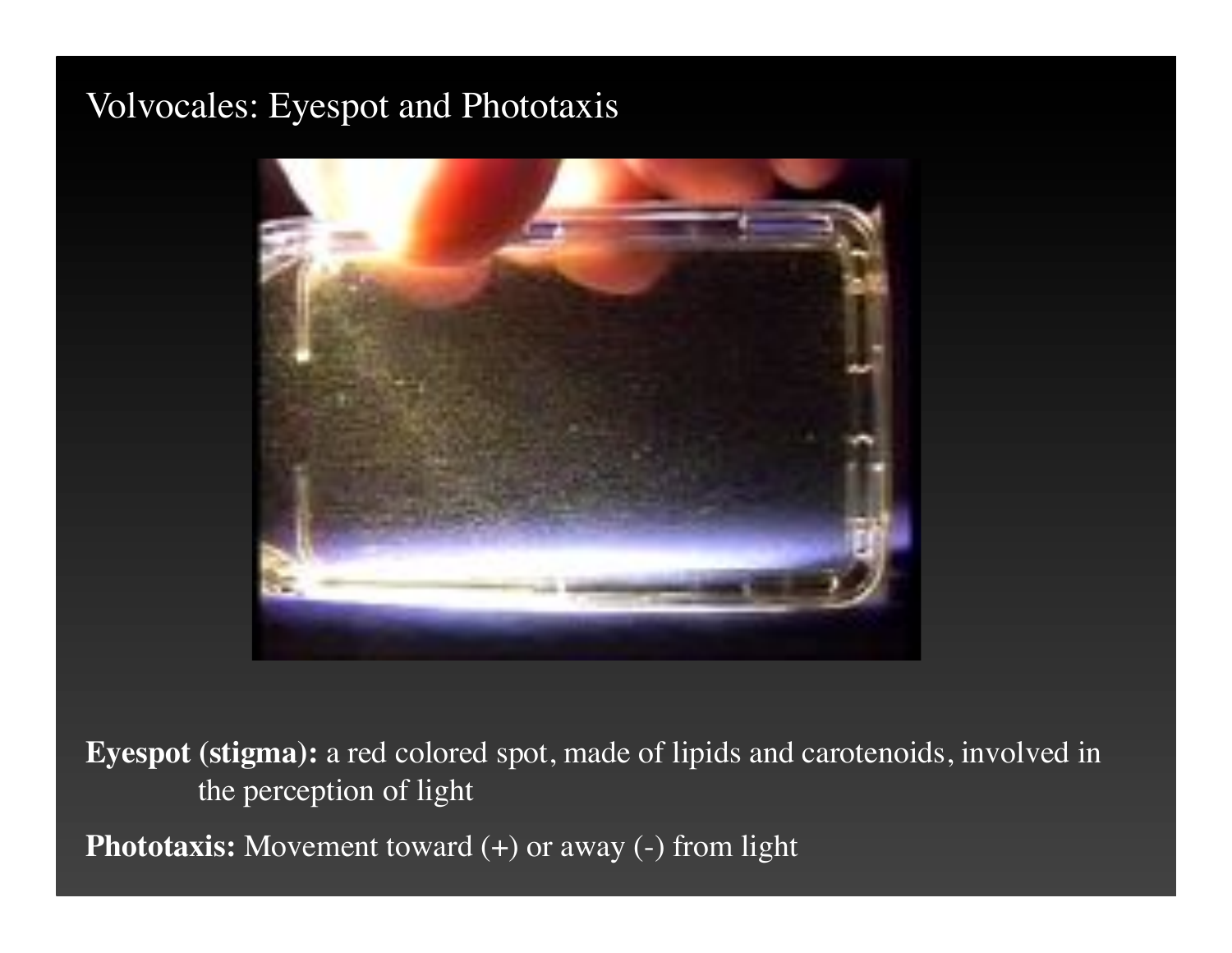# **B) THE DO GROUP: The cenobial coccoid colonies**

# *Scenedesmus-Pediastrum-Hydrodictyon*





*Scenedesmus*



# *Pediastrum*



*Hydrodictyon* "Water-net alga"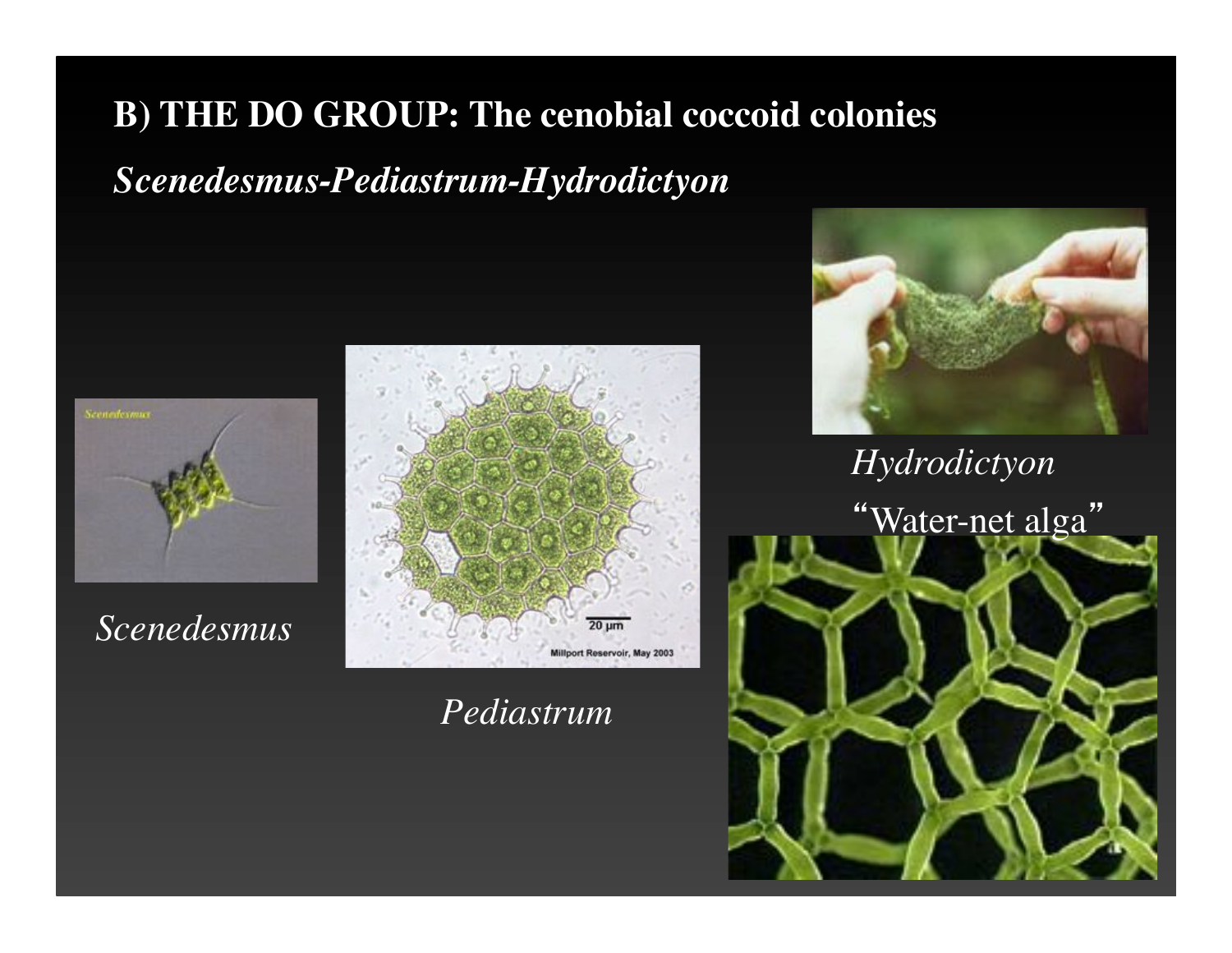**C) The Oedogoniales group**

•Filamentous thalli

- •Unusual cytokinesis with an "apical cap or ring"
- •Stephanokont zooids
- •Dwarf males





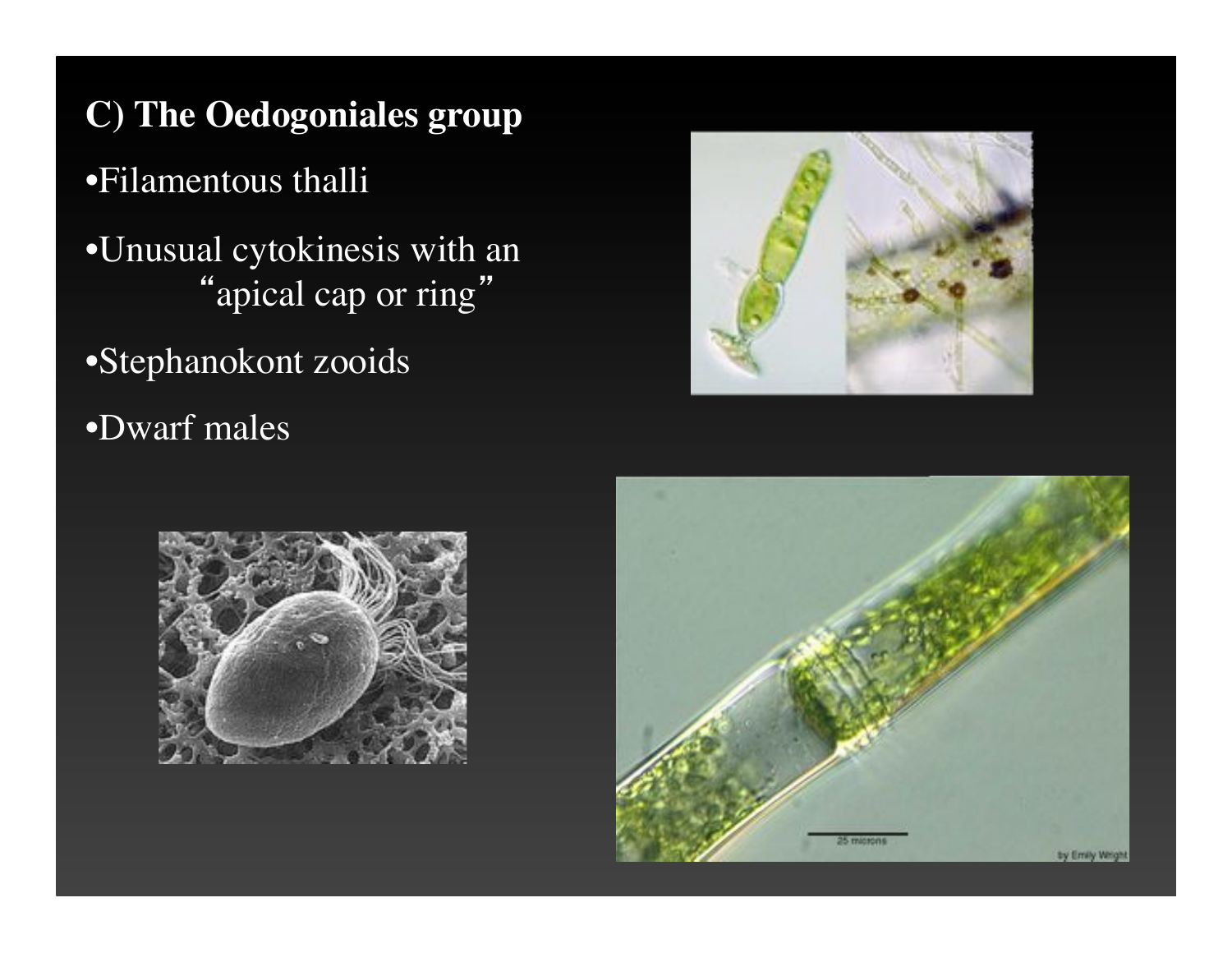# **Oedogoniales:** Unusual cytokinesis with an "apical cap or ring"